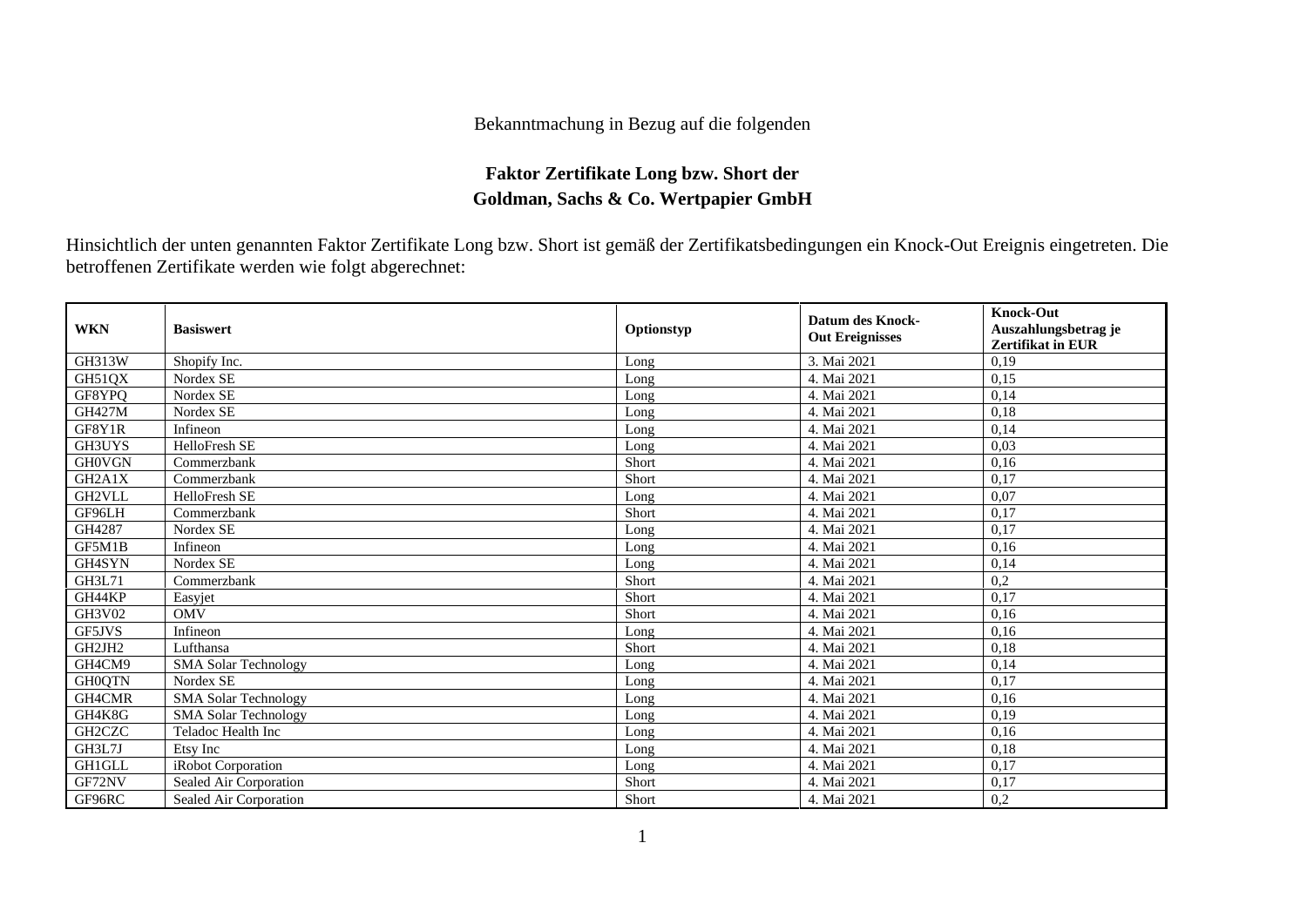| <b>WKN</b>    | <b>Basiswert</b>           | Optionstyp | <b>Datum des Knock-</b><br><b>Out Ereignisses</b> | <b>Knock-Out</b><br>Auszahlungsbetrag je<br>Zertifikat in EUR |
|---------------|----------------------------|------------|---------------------------------------------------|---------------------------------------------------------------|
| GH4QDD        | Nordex SE                  | Long       | 4. Mai 2021                                       | 0,18                                                          |
| GF7G8F        | Dürr AG                    | Long       | 4. Mai 2021                                       | 0,18                                                          |
| CH0J2N        | Ocado Group PLC            | Long       | 4. Mai 2021                                       | 0,18                                                          |
| GF9JFA        | Zalando                    | Long       | 4. Mai 2021                                       | 0,19                                                          |
| GH4QDE        | Nordex SE                  | Long       | 4. Mai 2021                                       | 0,19                                                          |
| GH10SE        | adidas                     | Long       | 4. Mai 2021                                       | 0,17                                                          |
| GH4QCF        | Plug Power                 | Long       | 4. Mai 2021                                       | 0,15                                                          |
| GH3XNA        | Plug Power                 | Long       | 4. Mai 2021                                       | 0,16                                                          |
| GH05EE        | Infineon                   | Long       | 4. Mai 2021                                       | 0,14                                                          |
| GH3N3Q        | Tesla Inc                  | Long       | 4. Mai 2021                                       | 0,15                                                          |
| <b>GH314E</b> | Tesla Inc                  | Long       | 4. Mai 2021                                       | 0,14                                                          |
| GH3150        | Tesla Inc                  | Long       | 4. Mai 2021                                       | 0,19                                                          |
| GH2T2M        | <b>BioNTech SE - ADR</b>   | Long       | 4. Mai 2021                                       | 0,01                                                          |
| GH30ZP        | <b>BioNTech SE - ADR</b>   | Long       | 4. Mai 2021                                       | 0,01                                                          |
| <b>GH583T</b> | BioNTech SE - ADR          | Long       | 4. Mai 2021                                       | 0,001                                                         |
| GH4K8M        | <b>BioNTech SE - ADR</b>   | Long       | 4. Mai 2021                                       | 0,02                                                          |
| GH51R2        | BioNTech SE - ADR          | Long       | 4. Mai 2021                                       | 0,001                                                         |
| GF36BX        | Volkswagen AG - Preferred  | Long       | 4. Mai 2021                                       | 0.16                                                          |
| GH2CY5        | Penn National Gaming, Inc. | Long       | 4. Mai 2021                                       | 0,16                                                          |
| GH4K94        | BioNTech SE - ADR          | Long       | 4. Mai 2021                                       | 0,001                                                         |
| GH2T3J        | BioNTech SE - ADR          | Long       | 4. Mai 2021                                       | 0,001                                                         |
| GF6J79        | Gartner                    | Short      | 4. Mai 2021                                       | 0,14                                                          |
| GF3QND        | Qorvo Inc                  | Long       | 4. Mai 2021                                       | 0,16                                                          |
| GH3AX5        | <b>Invitae Corporation</b> | Long       | 4. Mai 2021                                       | 0,2                                                           |
| GH4MDY        | Micron Technology          | Long       | 4. Mai 2021                                       | 0,19                                                          |
| GF3W33        | Qualcomm                   | Long       | 4. Mai 2021                                       | 0,18                                                          |
| GH15VN        | iRobot Corporation         | Long       | 4. Mai 2021                                       | 0,16                                                          |
| GH22RR        | Tesla Inc                  | Long       | 4. Mai 2021                                       | 0,15                                                          |
| GH3126        | iRobot Corporation         | Long       | 4. Mai 2021                                       | 0,15                                                          |
| GF79S4        | <b>AIXTRON SE</b>          | Long       | 4. Mai 2021                                       | 0,16                                                          |
| GF5VHW        | Skyworks Solutions Inc     | Long       | 4. Mai 2021                                       | 0,17                                                          |
| GF8DQL        | Henry Schein, Inc.         | Short      | 4. Mai 2021                                       | 0,17                                                          |
| GH25PJ        | Tesla Inc                  | Long       | 4. Mai 2021                                       | 0,16                                                          |
| GH51SS        | Carnival                   | Long       | 4. Mai 2021                                       | 0,17                                                          |
| GF5VEX        | Intel                      | Long       | 4. Mai 2021                                       | 0,14                                                          |
| GF8LXC        | Intel                      | Long       | 4. Mai 2021                                       | 0,16                                                          |
| GF8YXJ        | <b>Broadcom Limited</b>    | Long       | 4. Mai 2021                                       | 0,15                                                          |
| GF8UZL        | SILICON LABORATORIES INC.  | Long       | 4. Mai 2021                                       | 0,14                                                          |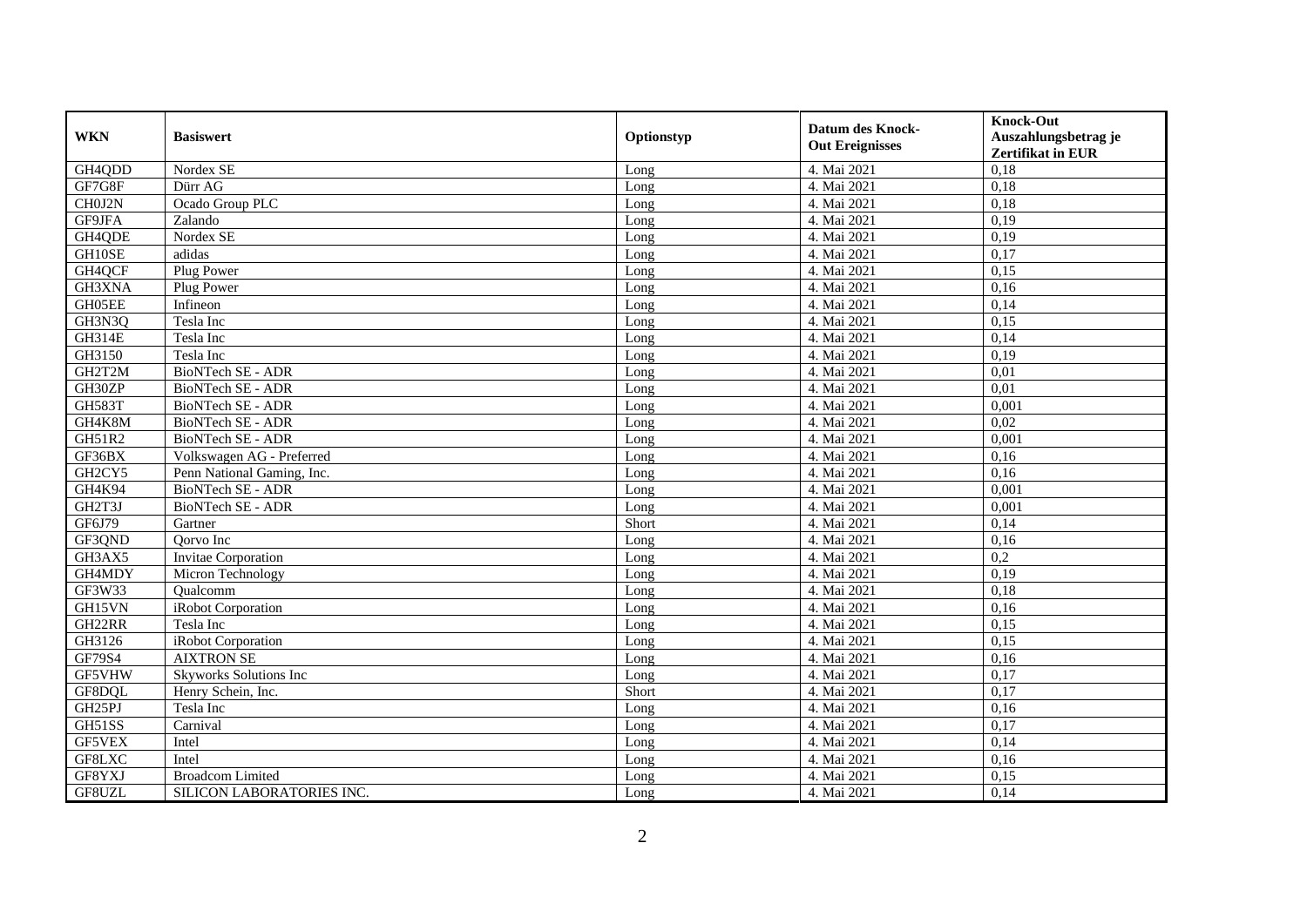| <b>WKN</b>                       | <b>Basiswert</b>                             | Optionstyp | <b>Datum des Knock-</b> | <b>Knock-Out</b>                                 |
|----------------------------------|----------------------------------------------|------------|-------------------------|--------------------------------------------------|
|                                  |                                              |            | <b>Out Ereignisses</b>  | Auszahlungsbetrag je<br><b>Zertifikat in EUR</b> |
| GF93AJ                           | Q2 HOLDINGS, INC.                            | Long       | 4. Mai 2021             | 0,19                                             |
| GF7LM8                           | AMKOR TECHNOLOGY, INC.                       | Long       | 4. Mai 2021             | 0,15                                             |
| <b>GH561L</b>                    | <b>Ballard Power Systems Inc.</b>            | Long       | 4. Mai 2021             | 0,001                                            |
| GH30ZG                           | <b>Ballard Power Systems Inc</b>             | Long       | 4. Mai 2021             | 0,14                                             |
| GH09AN                           | <b>Ballard Power Systems Inc</b>             | Long       | 4. Mai 2021             | 0,15                                             |
| GH3AVT                           | <b>Ballard Power Systems Inc</b>             | Long       | 4. Mai 2021             | 0,02                                             |
| GH2T34                           | <b>Ballard Power Systems Inc</b>             | Long       | 4. Mai 2021             | 0,04                                             |
| GH26M6                           | <b>Ballard Power Systems Inc</b>             | Long       | 4. Mai 2021             | 0,02                                             |
| <b>GH563M</b>                    | <b>Ballard Power Systems Inc</b>             | Long       | 4. Mai 2021             | 0,01                                             |
| GH4CMQ                           | <b>Ballard Power Systems Inc</b>             | Long       | 4. Mai 2021             | 0,001                                            |
| GH4YJG                           | <b>Ballard Power Systems Inc</b>             | Long       | 4. Mai 2021             | 0,001                                            |
| GH4YL1                           | <b>Ballard Power Systems Inc</b>             | Long       | 4. Mai 2021             | 0,001                                            |
| GF7QTG                           | Snap Inc                                     | Long       | 4. Mai 2021             | 0,19                                             |
| GF8Y19                           | Jenoptik AG                                  | Long       | 4. Mai 2021             | 0,14                                             |
| GH <sub>2</sub> A <sub>2</sub> A | Alibaba Group Holding Limited ADR (New York) | Long       | 4. Mai 2021             | 0,15                                             |
| GH4YJV                           | <b>BioNTech SE - ADR</b>                     | Long       | 4. Mai 2021             | 0,14                                             |
| GF7R10                           | SPS COMMERCE, INC.                           | Long       | 4. Mai 2021             | 0,2                                              |
| GH4296                           | Baidu, Inc.                                  | Long       | 4. Mai 2021             | 0,14                                             |
| GF45TZ                           | S&T AG                                       | Long       | 4. Mai 2021             | 0,17                                             |
| GF937W                           | S&T AG                                       | Long       | 4. Mai 2021             | 0,14                                             |
| GF7QX3                           | <b>IPG Photonics Corporation</b>             | Long       | 4. Mai 2021             | 0,19                                             |
| <b>GF7U07</b>                    | <b>IPG Photonics Corporation</b>             | Long       | 4. Mai 2021             | 0,18                                             |
| GF2HVF                           | Cadence                                      | Long       | 4. Mai 2021             | 0,16                                             |
| GF7LWT                           | CHEMOCENTRYX, INC                            | Long       | 4. Mai 2021             | 0,03                                             |
| GF9FUC                           | CHEMOCENTRYX, INC                            | Long       | 4. Mai 2021             | 0,17                                             |
| GH1RSG                           | NATIONAL BEVERAGE CORP.                      | Long       | 4. Mai 2021             | 0,16                                             |
| GF7YF6                           | TransDigm Group                              | Long       | 4. Mai 2021             | 0,19                                             |
| GH2JK6                           | Splunk Inc.                                  | Long       | 4. Mai 2021             | 0,16                                             |
| <b>GH427S</b>                    | Baidu, Inc.                                  | Long       | 4. Mai 2021             | 0,2                                              |
| GH2CY9                           | Qualcomm                                     | Long       | 4. Mai 2021             | 0,2                                              |
| GH5NE7                           | Match Group, Inc.                            | Long       | 4. Mai 2021             | 0,12                                             |
| GH1TA2                           | Dow Jones Industrial Average Index           | Short      | 4. Mai 2021             | 0,2                                              |
| GF98MZ                           | Paycom Software                              | Long       | 4. Mai 2021             | 0,15                                             |
| GH1UE9                           | BLUEPRINT MEDICINES CORPORATION              | Long       | 4. Mai 2021             | 0,18                                             |
| GH3ZFJ                           | Whirlpool Corp                               | Short      | 4. Mai 2021             | 0,19                                             |
| GF89SA                           | <b>International Paper Company</b>           | Short      | 4. Mai 2021             | 0,16                                             |
| GF8VJU                           | Equifax                                      | Short      | 4. Mai 2021             | 0,19                                             |
| GH5NDX                           | <b>Ballard Power Systems Inc</b>             | Long       | 4. Mai 2021             | 0,001                                            |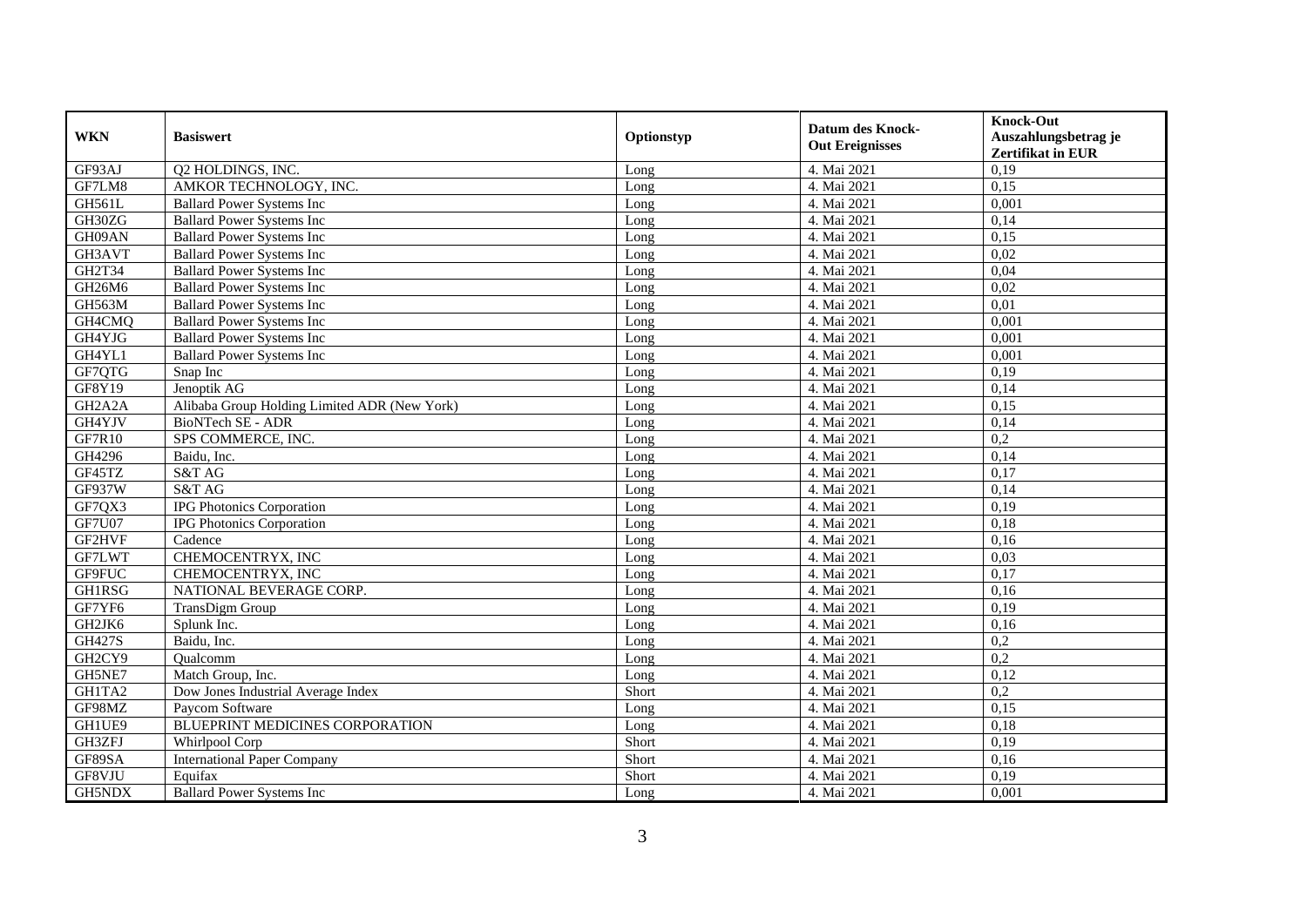| <b>WKN</b>    | <b>Basiswert</b>                               | Optionstyp | <b>Datum des Knock-</b> | <b>Knock-Out</b>         |
|---------------|------------------------------------------------|------------|-------------------------|--------------------------|
|               |                                                |            | <b>Out Ereignisses</b>  | Auszahlungsbetrag je     |
|               |                                                |            |                         | <b>Zertifikat in EUR</b> |
| GF89YV        | Martin Marietta Materials, Inc.                | Short      | 4. Mai 2021             | 0,19                     |
| GF7U53        | The Southern Company                           | Short      | 4. Mai 2021             | 0,2                      |
| GF7U1A        | <b>IRHYTHM TECHNOLOGIES INC</b>                | Long       | 4. Mai 2021             | 0,19                     |
| GF8LME        | <b>BALCHEM CORPORATION</b>                     | Short      | 4. Mai 2021             | 0,19                     |
| GF7QH8        | DENTSPLY SIRONA Inc.                           | Short      | 4. Mai 2021             | 0,2                      |
| GF7M1D        | EnerSys                                        | Long       | 4. Mai 2021             | 0,19                     |
| GF6V5R        | Nucor Corp.                                    | Short      | 4. Mai 2021             | 0,18                     |
| GF7V3D        | <b>ECOLAB INC</b>                              | Short      | 4. Mai 2021             | 0,18                     |
| <b>GF284P</b> | Tesla Inc                                      | Long       | 4. Mai 2021             | 0,2                      |
| GF4X81        | Whirlpool Corp                                 | Short      | 4. Mai 2021             | 0,19                     |
| GH23NH        | APPFOLIO, INC.                                 | Long       | 4. Mai 2021             | 0,14                     |
| <b>GH1GNC</b> | Seagen Inc                                     | Long       | 4. Mai 2021             | 0,15                     |
| GH3SJ5        | Porsche                                        | Long       | 4. Mai 2021             | 0,19                     |
| GF7LWU        | CHEMOCENTRYX, INC                              | Long       | 4. Mai 2021             | 0,18                     |
| GH3H97        | Teladoc Health Inc                             | Long       | 4. Mai 2021             | 0,14                     |
| GH5A7K        | Match Group, Inc.                              | Long       | 4. Mai 2021             | 0,14                     |
| GF45L6        | Activision Blizzard, Inc.                      | Long       | 4. Mai 2021             | 0,14                     |
| GF8Y44        | AAON, INC.                                     | Long       | 4. Mai 2021             | 0,19                     |
| GH427H        | NIO Inc                                        | Long       | 4. Mai 2021             | 0,14                     |
| GF8YVQ        | Take-Two Interactive Software, Inc.            | Long       | 4. Mai 2021             | 0,2                      |
| GF7DR7        | Boeing                                         | Long       | 4. Mai 2021             | 0,18                     |
| GH51RU        | Nordex SE                                      | Long       | 4. Mai 2021             | 0,17                     |
| GH5NCZ        | Nordex SE                                      | Long       | 4. Mai 2021             | 0,001                    |
| GH2JKJ        | Zalando                                        | Long       | 4. Mai 2021             | 0,17                     |
| GH5ND1        | Nordex SE                                      | Long       | 4. Mai 2021             | 0,001                    |
| GH34B0        | MorphoSys AG                                   | Long       | 4. Mai 2021             | 0,19                     |
| GC7AW3        | Vinci                                          | Short      | 4. Mai 2021             | 0,19                     |
| GF8XZV        | Amadeus                                        | Long       | 4. Mai 2021             | 0,19                     |
| GF5FZB        | STMicroelectronics N.V.                        | Long       | 4. Mai 2021             | 0,16                     |
| GF6AB5        | <b>SMA Solar Technology</b>                    | Long       | 4. Mai 2021             | 0,17                     |
| GF2XT6        | RWE St.                                        | Long       | 4. Mai 2021             | 0,19                     |
| GH2VM1        | HelloFresh SE                                  | Long       | 5. Mai 2021             | 0,18                     |
| GF9ZUW        | Deutsche Post                                  | Short      | 5. Mai 2021             | 0,15                     |
| GF9A17        | <b>Wolters Kluwer</b>                          | Short      | 5. Mai 2021             | 0,18                     |
| GF98MM        | <b>COMPAGNIE DE SAINT GOBAIN SA</b>            | Short      | 5. Mai 2021             | 0,16                     |
| <b>GF74P8</b> | STOXX(r) Europe 600 Personal & Household Index | Short      | 5. Mai 2021             | 0,19                     |
| GH2CWB        | HUGO BOSS Vz.                                  | Short      | 5. Mai 2021             | 0,16                     |
| GF4092        | Covestro AG                                    | Short      | 5. Mai 2021             | 0,2                      |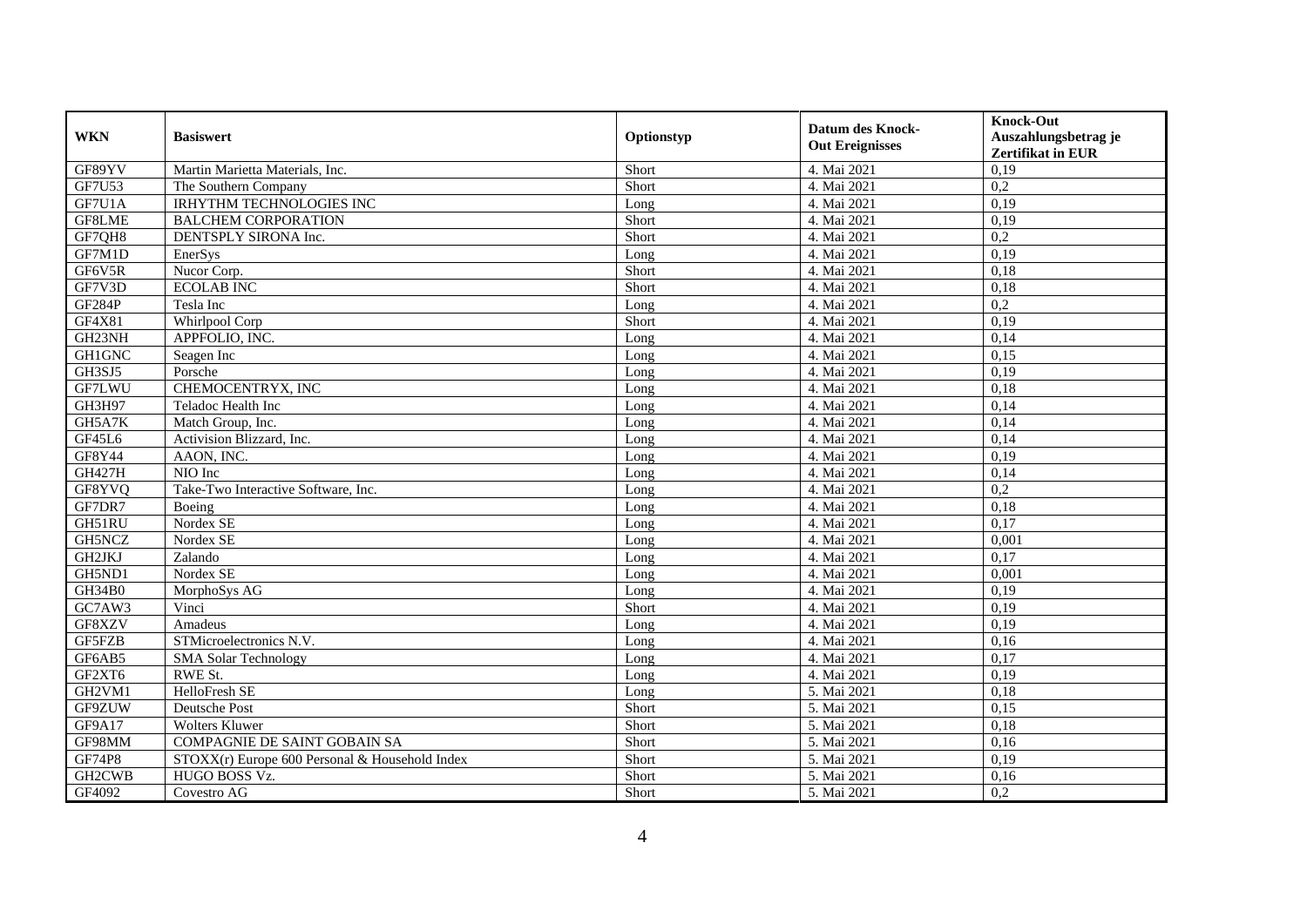| <b>WKN</b>    | <b>Basiswert</b>                             | Optionstyp | <b>Datum des Knock-</b><br><b>Out Ereignisses</b> | <b>Knock-Out</b><br>Auszahlungsbetrag je<br><b>Zertifikat in EUR</b> |
|---------------|----------------------------------------------|------------|---------------------------------------------------|----------------------------------------------------------------------|
| GF74TH        | STOXX(r) Europe 600 Chemicals                | Short      | 5. Mai 2021                                       | 0,2                                                                  |
| GH3SJ1        | HUGO BOSS Vz.                                | Short      | 5. Mai 2021                                       | 0,16                                                                 |
| GH3N4C        | Covestro AG                                  | Short      | 5. Mai 2021                                       | 0,18                                                                 |
| GF98ED        | Geberit AG                                   | Short      | 5. Mai 2021                                       | 0,17                                                                 |
| GF4FPF        | <b>Wolters Kluwer</b>                        | Short      | 5. Mai 2021                                       | 0,17                                                                 |
| GF98DS        | E.ON                                         | Short      | 5. Mai 2021                                       | 0,2                                                                  |
| GF7G9X        | Bilfinger                                    | Long       | 5. Mai 2021                                       | 0,2                                                                  |
| GF8YP0        | Air France-KLM                               | Long       | 5. Mai 2021                                       | 0,17                                                                 |
| <b>GH1WMR</b> | Exxon Mobil                                  | Short      | 5. Mai 2021                                       | 0,14                                                                 |
| GF8YS7        | Boeing                                       | Long       | 5. Mai 2021                                       | 0,18                                                                 |
| <b>GH583G</b> | BioNTech SE - ADR                            | Short      | 5. Mai 2021                                       | 0,19                                                                 |
| GH5613        | <b>BioNTech SE - ADR</b>                     | Short      | 5. Mai 2021                                       | 0,18                                                                 |
| GH47MK        | Peloton Interactive Inc.                     | Long       | 5. Mai 2021                                       | 0,18                                                                 |
| GF4US0        | <b>DSM</b>                                   | Short      | 5. Mai 2021                                       | 0,17                                                                 |
| GF84UA        | SERES THERAPEUTICS, INC.                     | Short      | 5. Mai 2021                                       | 0,16                                                                 |
| GF9UNU        | $K+SAG$                                      | Short      | 5. Mai 2021                                       | 0,18                                                                 |
| GH2VKH        | Franklin Resources, Inc.                     | Short      | 5. Mai 2021                                       | 0,16                                                                 |
| GH5ERF        | BioNTech SE - ADR                            | Short      | 5. Mai 2021                                       | 0,17                                                                 |
| GH0QU7        | RTL Group                                    | Short      | 5. Mai 2021                                       | 0,16                                                                 |
| GH2A35        | <b>OMV</b>                                   | Short      | 5. Mai 2021                                       | 0,17                                                                 |
| GF98J3        | Watts Water Technologies Inc                 | Short      | 5. Mai 2021                                       | 0,2                                                                  |
| <b>GH42A9</b> | Plug Power                                   | Long       | 5. Mai 2021                                       | 0,19                                                                 |
| GH30ZL        | Baidu, Inc.                                  | Long       | 5. Mai 2021                                       | 0,2                                                                  |
| GH4K97        | Centene Corp                                 | Short      | 5. Mai 2021                                       | 0,18                                                                 |
| GH2C2E        | Dow Jones Industrial Average Index           | Short      | 5. Mai 2021                                       | 0,2                                                                  |
| GF9J7C        | Alibaba Group Holding Limited ADR (New York) | Long       | 5. Mai 2021                                       | 0,2                                                                  |
| GF96UU        | JP Morgan Chase                              | Short      | 5. Mai 2021                                       | 0,2                                                                  |
| GH1QNB        | ALLOGENE THERAPEUTICS, INC.                  | Long       | 5. Mai 2021                                       | 0,2                                                                  |
| GH0JF8        | Peloton Interactive Inc.                     | Long       | 5. Mai 2021                                       | 0,2                                                                  |
| GH0D79        | Insmed Incorporated                          | Long       | 5. Mai 2021                                       | 0,17                                                                 |
| GF9UPY        | Progressive Corp                             | Short      | 5. Mai 2021                                       | 0,19                                                                 |
| GF99V1        | Pentair PLC                                  | Short      | 5. Mai 2021                                       | 0,18                                                                 |
| GF89Z9        | Williams Companies Inc                       | Short      | 5. Mai 2021                                       | 0,19                                                                 |
| GF8LW8        | FedEx Corp.                                  | Short      | 5. Mai 2021                                       | 0,19                                                                 |
| GF84Z5        | MasTec Inc                                   | Short      | 5. Mai 2021                                       | $\overline{0.2}$                                                     |
| GF8DQF        | T. Rowe Price Group Inc.                     | Short      | 5. Mai 2021                                       | 0,18                                                                 |
| GF7LTU        | CANNAE HOLDINGS, INC.                        | Long       | 5. Mai 2021                                       | 0,17                                                                 |
| GF7A69        | <b>LINDE PLC</b>                             | Short      | 5. Mai 2021                                       | 0,2                                                                  |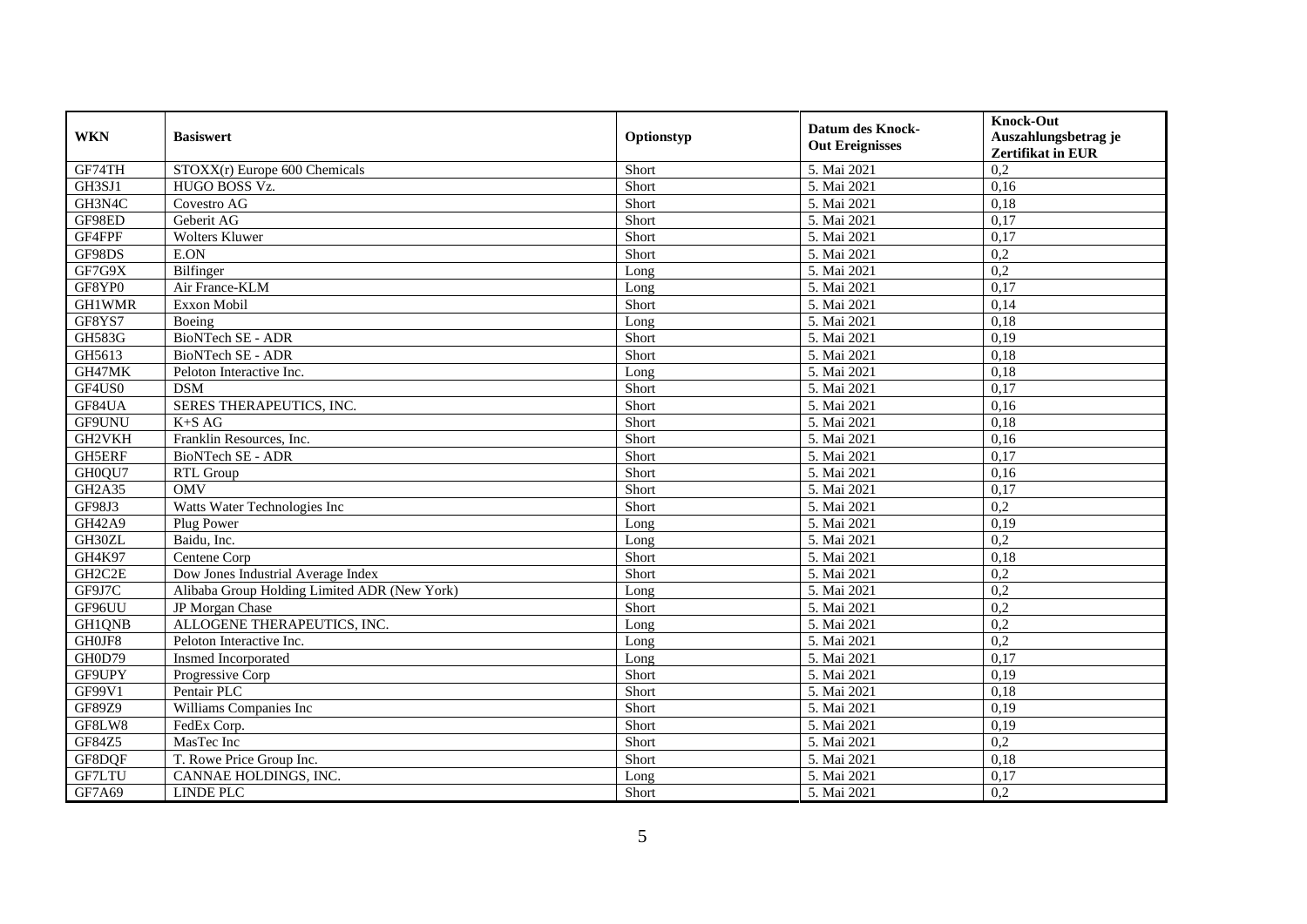| <b>WKN</b>    | <b>Basiswert</b>                | Optionstyp | <b>Datum des Knock-</b> | <b>Knock-Out</b>                                 |
|---------------|---------------------------------|------------|-------------------------|--------------------------------------------------|
|               |                                 |            | <b>Out Ereignisses</b>  | Auszahlungsbetrag je<br><b>Zertifikat in EUR</b> |
| GF6JJS        | <b>Truist Financial Corp</b>    | Short      | 5. Mai 2021             | 0,19                                             |
| GF5C3L        | Sealed Air Corporation          | Short      | 5. Mai 2021             | 0,18                                             |
| GF4L6Q        | Archer Daniels Midland Co       | Short      | 5. Mai 2021             | 0,17                                             |
| GF0J92        | HanesBrands                     | Short      | 5. Mai 2021             | 0,19                                             |
| <b>GH585Y</b> | <b>BioNTech SE - ADR</b>        | Long       | 5. Mai 2021             | 0,16                                             |
| GF9FUY        | DocuSign, Inc.                  | Long       | 5. Mai 2021             | 0,15                                             |
| GH5NET        | BioNTech SE - ADR               | Long       | 5. Mai 2021             | 0,15                                             |
| GH2CWD        | Beyond Meat, Inc.               | Long       | 5. Mai 2021             | 0,19                                             |
| <b>GH314K</b> | The Trade Desk, Inc.            | Long       | 5. Mai 2021             | 0,17                                             |
| GH3V0U        | Sunrun                          | Long       | 5. Mai 2021             | 0,18                                             |
| GF8Y4T        | <b>CVS</b> Health Corporation   | Short      | 5. Mai 2021             | 0,15                                             |
| GF4XJK        | Hilton Worldwide Holdings Inc.  | Long       | 5. Mai 2021             | 0,17                                             |
| <b>GH1WMU</b> | Unum Group                      | Short      | 5. Mai 2021             | 0,19                                             |
| GF93N3        | NeoGenomics, Inc.               | Long       | 5. Mai 2021             | 0,14                                             |
| GF8TZJ        | Lyft, Inc.                      | Long       | 5. Mai 2021             | 0,17                                             |
| GF8LSH        | <b>Waters Corporation</b>       | Short      | 5. Mai 2021             | 0,2                                              |
| GH13YB        | Uber Technologies, Inc.         | Long       | 5. Mai 2021             | 0,18                                             |
| GF7LZE        | DECIPHERA PHARMACEUTICALS, INC. | Long       | 5. Mai 2021             | 0,18                                             |
| GH3APM        | Linde                           | Short      | 5. Mai 2021             | 0,18                                             |
| GH3UZZ        | <b>OMV</b>                      | Short      | 5. Mai 2021             | 0,2                                              |
| GH25G2        | DAX (Performance Index)         | Short      | 5. Mai 2021             | 0,19                                             |
| <b>GH427G</b> | <b>Wacker Neuson</b>            | Short      | 5. Mai 2021             | 0,17                                             |
| GF84QF        | LafargeHolcim LTD               | Short      | 5. Mai 2021             | 0,2                                              |
| GH03YU        | E.ON                            | Short      | 5. Mai 2021             | 0,17                                             |
| <b>GH1WRD</b> | DAX (Performance Index)         | Short      | 5. Mai 2021             | 0,19                                             |
| GF8JM1        | Kering                          | Short      | 5. Mai 2021             | 0,17                                             |
| GF98FU        | EUROSTOXX(r) Banks              | Short      | 5. Mai 2021             | 0,18                                             |
| GH1FG1        | DAX (Performance Index)         | Short      | 5. Mai 2021             | 0,19                                             |
| GF8DVB        | ProSiebenSat.1 Media            | Short      | 5. Mai 2021             | 0,18                                             |
| GF77WT        | Aeroports de Paris SA           | Short      | 5. Mai 2021             | 0,2                                              |
| GF8TW8        | Deutsche Post                   | Short      | 5. Mai 2021             | 0,2                                              |
| GF7K6Q        | FTSE MIB Index                  | Short      | 5. Mai 2021             | 0,17                                             |
| GF77LV        | Intesa Sanpaolo S.p.A.          | Short      | 5. Mai 2021             | 0,2                                              |
| GF7A4X        | Solvay SA                       | Short      | 5. Mai 2021             | 0,17                                             |
| GF7A64        | Carrefour                       | Short      | 5. Mai 2021             | 0,2                                              |
| GF7V8L        | Hermes International            | Short      | 5. Mai 2021             | 0,18                                             |
| GF5T0X        | <b>ING</b> Groep                | Short      | 5. Mai 2021             | 0,2                                              |
| <b>GF368S</b> | Covestro AG                     | Short      | 5. Mai 2021             | $\overline{0,2}$                                 |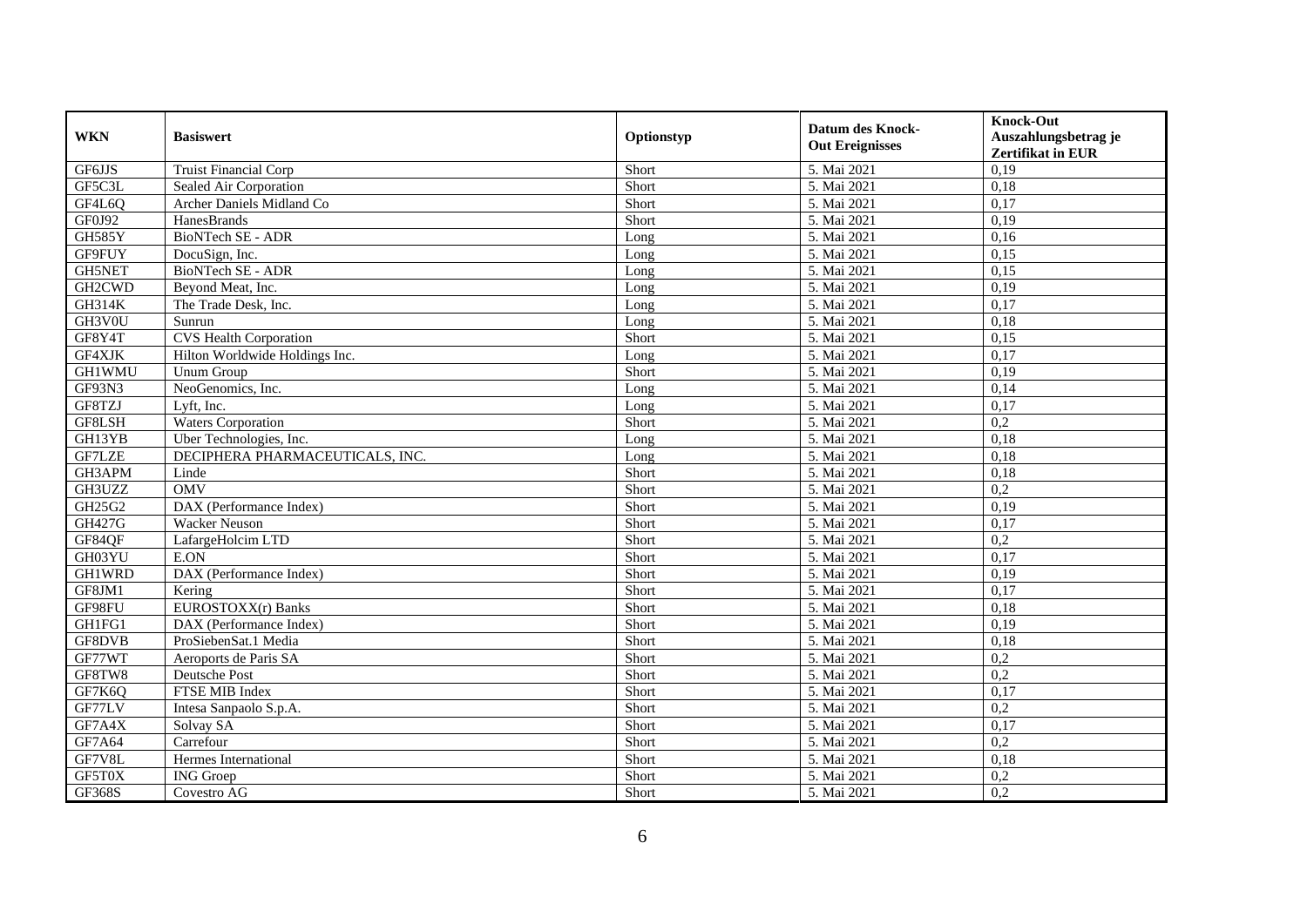| <b>WKN</b>    | <b>Basiswert</b>                   | Optionstyp | <b>Datum des Knock-</b><br><b>Out Ereignisses</b> | <b>Knock-Out</b><br>Auszahlungsbetrag je<br>Zertifikat in EUR |
|---------------|------------------------------------|------------|---------------------------------------------------|---------------------------------------------------------------|
| GF93MU        | <b>AEX</b> Index                   | Short      | 5. Mai 2021                                       | 0,17                                                          |
| GF93KJ        | Umicore N.V.                       | Short      | 5. Mai 2021                                       | 0,18                                                          |
| GF84Y9        | DexCom Inc                         | Long       | 5. Mai 2021                                       | 0,15                                                          |
| GF9UNJ        | $K+SAG$                            | Short      | 5. Mai 2021                                       | 0,16                                                          |
| GF6RS2        | Amundi                             | Short      | 5. Mai 2021                                       | 0,18                                                          |
| GH2JHF        | Erste Group Bank AG                | Short      | 5. Mai 2021                                       | 0,15                                                          |
| GF9A65        | Ocado Group PLC                    | Long       | 5. Mai 2021                                       | 0,15                                                          |
| GF8NKT        | MEDPACE HOLDINGS, INC.             | Long       | 5. Mai 2021                                       | 0,16                                                          |
| GH4QYD        | <b>Wheat Future</b>                | Short      | 3. Mai 2021                                       | 0,19                                                          |
| GH4QCX        | Nordex SE                          | Long       | 3. Mai 2021                                       | 0,2                                                           |
| GH4269        | TUI                                | Short      | 3. Mai 2021                                       | 0,16                                                          |
| GH2JJ8        | Lufthansa                          | Short      | 3. Mai 2021                                       | 0,17                                                          |
| <b>GH1GML</b> | Commerzbank                        | Short      | 3. Mai 2021                                       | 0,2                                                           |
| <b>GH1WLS</b> | Siemens Gamesa Renewable Energy    | Long       | 3. Mai 2021                                       | 0,16                                                          |
| GH4W2J        | BioNTech SE - ADR                  | Short      | 3. Mai 2021                                       | 0,17                                                          |
| GH23MQ        | <b>BioNTech SE - ADR</b>           | Short      | 3. Mai 2021                                       | 0,16                                                          |
| GH3AVC        | Teladoc Health Inc                 | Long       | 3. Mai 2021                                       | 0,18                                                          |
| GH3AVW        | VARONIS SYSTEMS, INC.              | Long       | 3. Mai 2021                                       | 0,19                                                          |
| GF8LTF        | <b>Flowserve Corporation</b>       | Short      | 3. Mai 2021                                       | 0,2                                                           |
| GH25XW        | Dow Jones Industrial Average Index | Short      | 3. Mai 2021                                       | 0,2                                                           |
| GF67WA        | Shopify Inc.                       | Long       | 3. Mai 2021                                       | 0,19                                                          |
| <b>GH5LPW</b> | <b>BioNTech SE - ADR</b>           | Short      | 3. Mai 2021                                       | 0,001                                                         |
| GH5LQD        | BioNTech SE - ADR                  | Short      | 3. Mai 2021                                       | 0,001                                                         |
| GF84MJ        | Ross Stores, Inc.                  | Short      | 3. Mai 2021                                       | 0,2                                                           |
| GH4SXE        | BioNTech SE - ADR                  | Short      | 3. Mai 2021                                       | 0,17                                                          |
| GH20KV        | Dow Jones Industrial Average Index | Short      | 3. Mai 2021                                       | 0,19                                                          |
| GH29BH        | Dow Jones Industrial Average Index | Short      | 3. Mai 2021                                       | 0,2                                                           |
| GF8Y37        | Loews Corporation                  | Short      | 3. Mai 2021                                       | 0,18                                                          |
| GF5SK6        | ABIOMED Inc                        | Long       | 3. Mai 2021                                       | 0,2                                                           |
| GF8TSS        | <b>Tractor Supply Company</b>      | Short      | 3. Mai 2021                                       | 0,2                                                           |
| GF4X7Y        | Rollins Inc                        | Short      | 3. Mai 2021                                       | 0,2                                                           |
| GH5LPY        | BioNTech SE - ADR                  | Short      | 3. Mai 2021                                       | 0,001                                                         |
| GH2303        | Dow Jones Industrial Average Index | Short      | 3. Mai 2021                                       | 0,19                                                          |
| GF96NW        | UNITED BANKSHARES, INC.            | Short      | 3. Mai 2021                                       | 0,19                                                          |
| GF96K3        | HCA - THE HEALTHCARE COMPANY       | Short      | 3. Mai 2021                                       | 0,19                                                          |
| GF77QL        | Waste Management, Inc.             | Short      | 3. Mai 2021                                       | 0,18                                                          |
| GF5FZ1        | Workday, Inc.                      | Long       | 3. Mai 2021                                       | 0,19                                                          |
| <b>GF4L84</b> | The Hershey Company                | Short      | 3. Mai 2021                                       | 0,16                                                          |